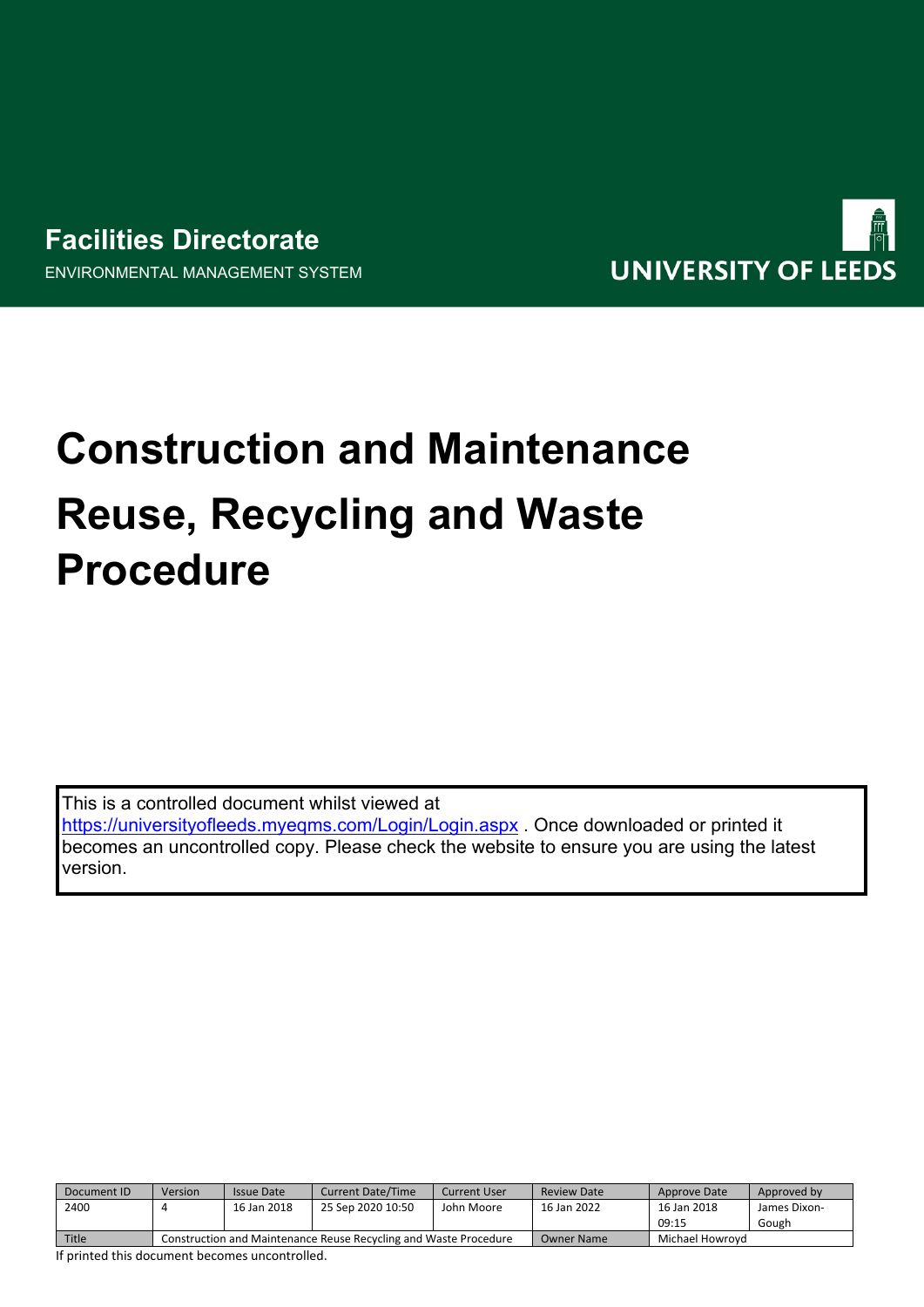#### **1. INTRODUCTION**

This procedure outlines how the University will manage its construction waste and supports the principles and requirements of the Reuse, Recycling and Waste Standard.

#### **2. SCOPE**

This procedure covers all construction and maintenance projects, small scale works and space clearances.

#### **3. REFERENCES**

The following documents should also be referred to for construction projects on campus:

**Sustainable Construction Standard:** This Standard covers all new building developments and refurbishments with a value over £1.5 million and sets University standards for sustainable design and construction.

**Re-use, Recycling & Waste Standard**: This Standard explains the principles and requirements that must be adopted in order to manage the sustainability risks associated with resource use and to ensure that the waste hierarchy is followed at the University.

**Sustainable Construction Procedure:** This procedure describes how the University will embed sustainability into construction and maintenance projects.

#### **4. RESPONSIBILITIES**

**Director of Estates:** responsible for ensuring that this procedure is followed for all construction and maintenance projects.

**Estates Project Managers:** responsible for ensuring procedure requirements are written into contracts or specification of works and for meeting performance and reporting requirements.

**Faculty/Service representative for office clearances:** responsible for prioritising reuse as a method of disposal and that University approved reuse, recycling and waste contractors are used.

**Central procurement:** responsible for blocking orders for non-approved reuse, recycling or waste contractors and ensuring that all contracts are compliant with this procedure.

**Sustainability Manager:** responsible for monitoring and auditing performance against this procedure.

## **5. PROCEDURE FOR CAPITAL PROJECTS AND MAINTENANCE WORKS WITH A VALUE OVER £300K**

The University project manager must ensure that the following are included as part of the project contract:

- Re-use and recycling targets set at a **minimum 90%** of related project waste.
- Contractors must develop and implement a Site Waste Management Plan.
- Contractors must report on total re-use, recycling and waste at project completion.
- Contractors must meet all legal requirements related to the transfer of waste & recycling and the delivery to off-site treatment/disposal.
- Contractors must provide proof of registration for their waste carrier, copies of all waste transfer notes and hazardous waste consignment notes (as appropriate) and documented proof that all the waste has been taken to a suitable facility to be treated and recycled.

| Document ID | Version                                                          | <b>Issue Date</b> | <b>Current Date/Time</b> | <b>Current User</b> | <b>Review Date</b> | Approve Date    | Approved by  |
|-------------|------------------------------------------------------------------|-------------------|--------------------------|---------------------|--------------------|-----------------|--------------|
| 2400        |                                                                  | 16 Jan 2018       | 25 Sep 2020 10:50        | John Moore          | 16 Jan 2022        | 16 Jan 2018     | James Dixon- |
|             |                                                                  |                   |                          |                     |                    | 09:15           | Gough        |
| Title       | Construction and Maintenance Reuse Recycling and Waste Procedure |                   |                          |                     | <b>Owner Name</b>  | Michael Howrovd |              |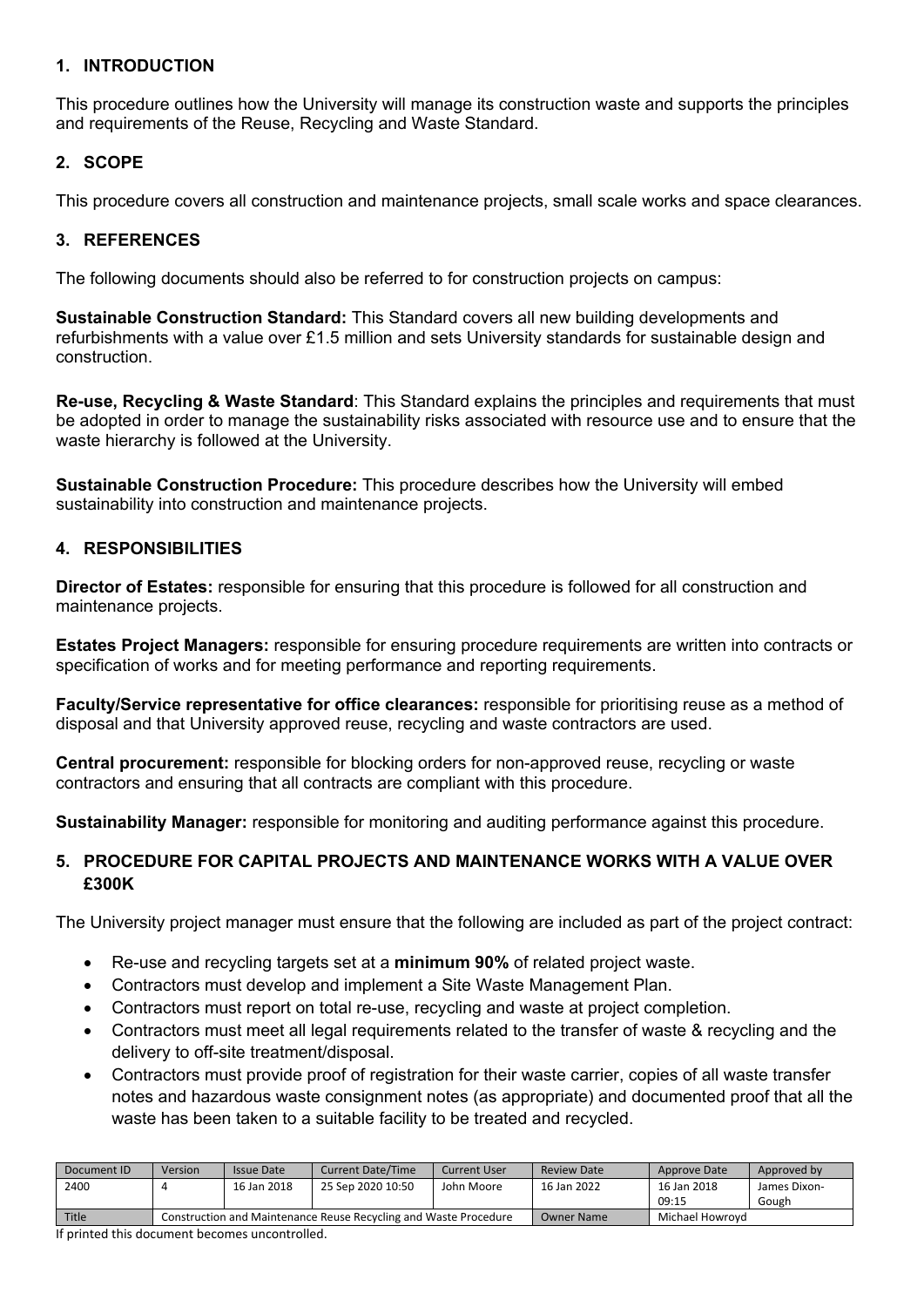The University project manager must ensure that final re-use, recycling and waste figures are recorded via EQMS or e-mailed to the Sustainability Service.

The University project manager should ensure that proof of registration for contractor waste carrier licences, waste transfer information and hazardous waste consignment notes are emailed to [WasteCN@leeds.ac.uk.](mailto:WasteCN@leeds.ac.uk) The University Environmental Compliance Manager will, in turn, store this information on EQMS.

The University project manager must ensure that re-use opportunities are maximised through the project.

As a priority, re-use of furniture & other items should be considered within the project. Where not possible, furniture, equipment and other suitable items must be advertised on the approved University re-use system. This can be via two processes:

- Liaison with the University Sustainability Service if adequate time is allowed.
- Using a University approved re-use contractor who must upload suitable items onto the approved University re-use system for a period of 30 days before considering other re-use channels.

Hazardous waste, healthcare waste & WEEE waste can only be disposed of via University approved contractors. Any deviation from these contractors should be reported to the Sustainability Service.

#### **6. PROCEDURE FOR CAPITAL PROJECTS AND SMALL SCALE WORKS WITH A VALUE UNDER £300K**

The University project manager must ensure that the following are included as part of the project contract or specification of works:

- Re-use and recycling targets set at a **minimum 80%** of related project waste.
- Contractors must report on total re-use, recycling and waste at project completion.
- Contractors must meet all legal requirements related to the transfer of waste & recycling and the delivery to off-site treatment/disposal.
- Contractors must provide proof of registration for their waste carrier, copies of all waste transfer notes and hazardous waste consignment notes as required by legislation and documented proof that all the waste has been taken to a licensed and registered site to be treated and recycled.

The University project manager must ensure that final re-use, recycling and waste figures are recorded via EQMS or e-mailed to the Sustainability Service.

The University project manager should ensure that proof of registration for contractor waste carrier licences, waste transfer information and hazardous waste consignment notes are emailed to [WasteCN@leeds.ac.uk.](mailto:WasteCN@leeds.ac.uk) The University Environmental Compliance Manager will, in turn, store this information on EQMS.

Furniture, equipment and other suitable items must be advertised on the approved University re-use system. This can be via two processes:

- Liaison with the University Sustainability Service if adequate time is allowed.
- Using a University approved re-use contractor who must upload suitable items onto the approved University re-use system for a period of 30 days before considering other re-use channels.

Hazardous waste, health care waste & WEEE waste can only be disposed of via University approved contractors. Any deviation from these contractors should be reported to the Sustainability Service.

| Document ID  | Version                                                          | Issue Date  | <b>Current Date/Time</b> | Current User | <b>Review Date</b> | Approve Date    | Approved by  |
|--------------|------------------------------------------------------------------|-------------|--------------------------|--------------|--------------------|-----------------|--------------|
| 2400         |                                                                  | 16 Jan 2018 | 25 Sep 2020 10:50        | John Moore   | 16 Jan 2022        | 16 Jan 2018     | James Dixon- |
|              |                                                                  |             |                          |              |                    | 09:15           | Gough        |
| <b>Title</b> | Construction and Maintenance Reuse Recycling and Waste Procedure |             |                          |              | Owner Name         | Michael Howrovd |              |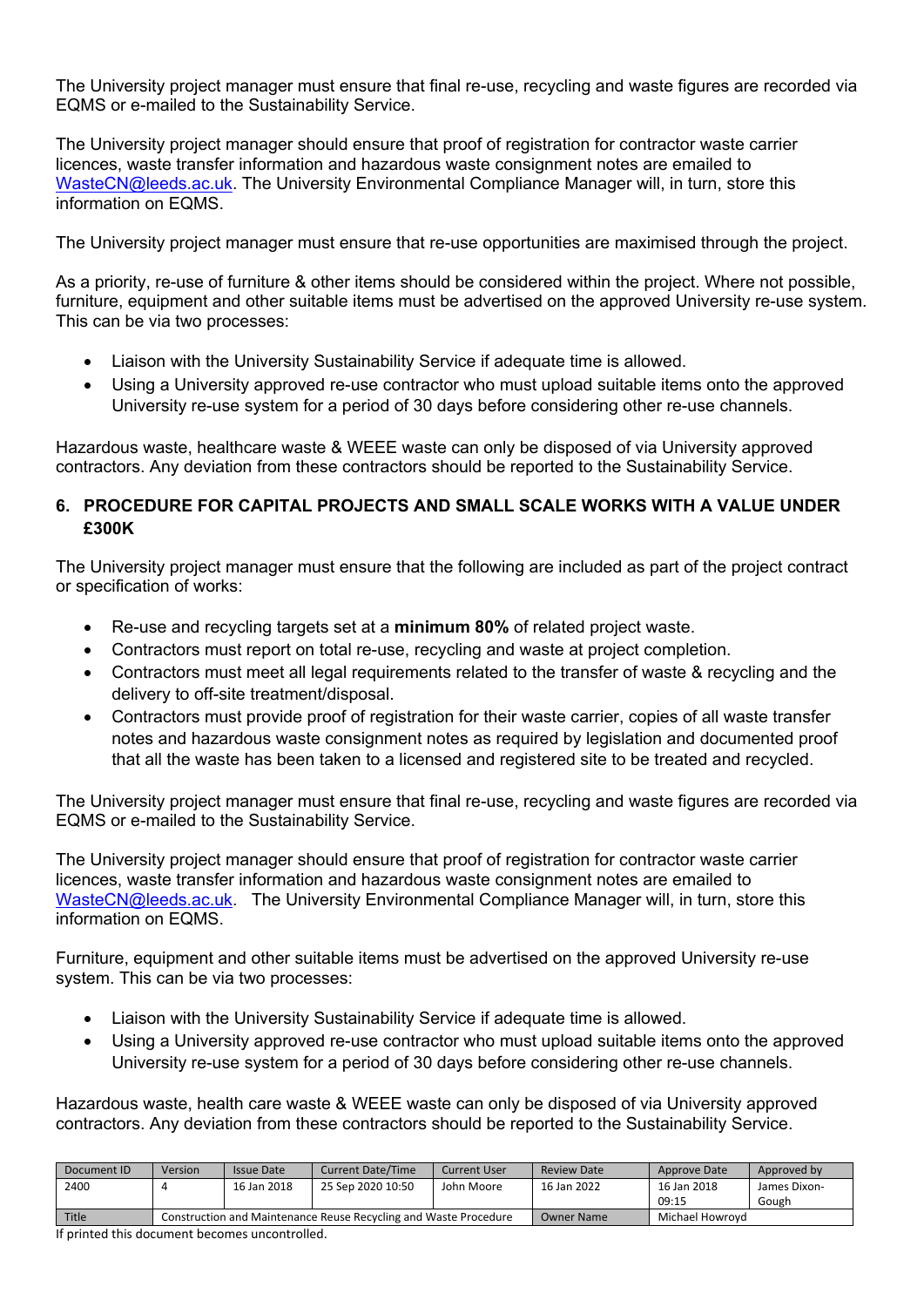## **7. PROCEDURE FOR MAINTENANCE WORKS WITH A VALUE UNDER £300K AND OFFICE CLEARANCES**

## **7.1 Maintenance works (contractor)**

The University project manager must ensure that the contractor is made aware of the following requirements:

- Contractors must meet all legal requirements related to the transfer of waste & recycling and the delivery to off-site treatment/disposal.
- Contractors must provide proof of registration for their waste carrier, copies of all waste transfer notes and hazardous waste consignment notes as required by legislation and documented proof that all the waste has been taken to a licensed and registered site to be treated and recycled.
- Re-use and recycling targets set at a **minimum 50%** of related project waste.
- Contractors are expected to report on total re-use, recycling and waste figures when the total is greater than one skip per project.

The University project manager should ensure that proof of registration for contractor waste carrier licences, waste transfer information and hazardous waste consignment notes are emailed to WasteCN@leeds.ac.uk[.](mailto:safety@leeds.ac.uk) The University Compliance Manager will, in turn, store this information on EQMS.

When a contractor uses a skip ordered by the University the following waste must be segregated and disposed of via the appropriate University disposal channels:

- Hazardous waste & chemicals
- Healthcare waste
- WEEE waste
- Domestic and non-domestic batteries

Any deviation from these channels should be reported to the Sustainability Service.

The University project manager must ensure that final re-use, recycling and waste figures are recorded via EQMS or e-mailed to the Sustainability Service.

## **7.2 Maintenance works (University staff)**

University staff carrying out maintenance work must ensure that waste is segregated and disposed of via University approved disposal channels.

When ordering a skip University approved contractors must be used. The following must be segregated and disposed of via appropriate University disposal channels:

- Hazardous waste & chemicals
- Healthcare waste
- WEEE waste
- Domestic and non-domestic batteries

Any deviation from these channels should be reported to the Sustainability Service.

| Document ID | Version                                                          | <b>Issue Date</b> | <b>Current Date/Time</b> | <b>Current User</b> | Review Date | Approve Date    | Approved by  |
|-------------|------------------------------------------------------------------|-------------------|--------------------------|---------------------|-------------|-----------------|--------------|
| 2400        |                                                                  | 16 Jan 2018       | 25 Sep 2020 10:50        | John Moore          | 16 Jan 2022 | 16 Jan 2018     | James Dixon- |
|             |                                                                  |                   |                          |                     |             | 09:15           | Gough        |
| Title       | Construction and Maintenance Reuse Recycling and Waste Procedure |                   |                          |                     | Owner Name  | Michael Howrovd |              |